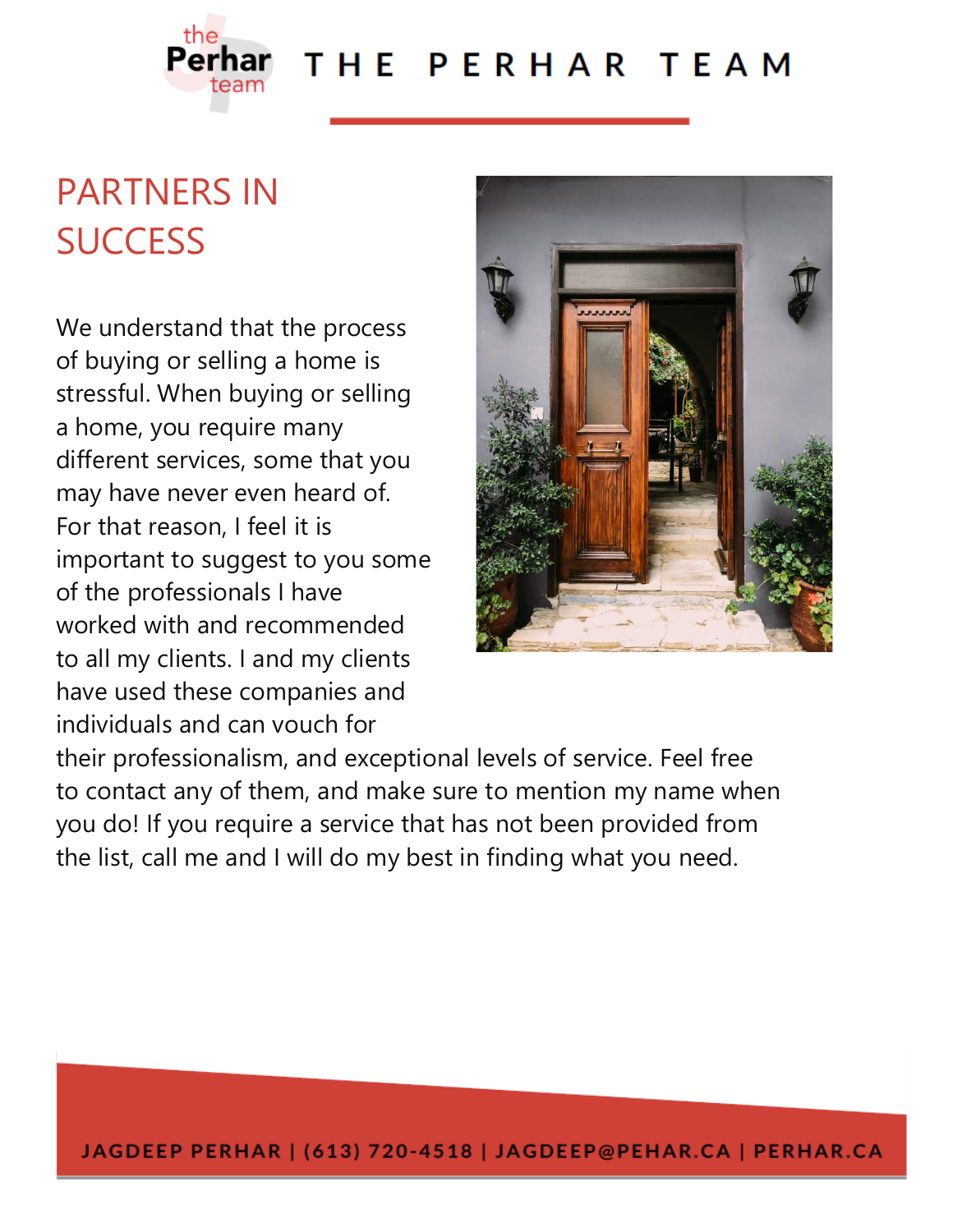## **FOUNDATION** REPAIR



### **ATLANTIC BASEMENT SYSTEMS**

**Contact**: Corey Walking **Phone Number**: (613) 228-2884 **Mobile Number**: (613) 762-4190 **Fax Number**: (613) 228-8910 **Address**: 3 Benjamin Lane, Kemptville, Ontario K0G 1J0

### **BINDU BAJWA**

**Contact:** Bindu Bajwa **Phone Number:** (613) 408-7552 **Email Address:** [Clo4935@gmail.com](mailto:Clo4935@gmail.com)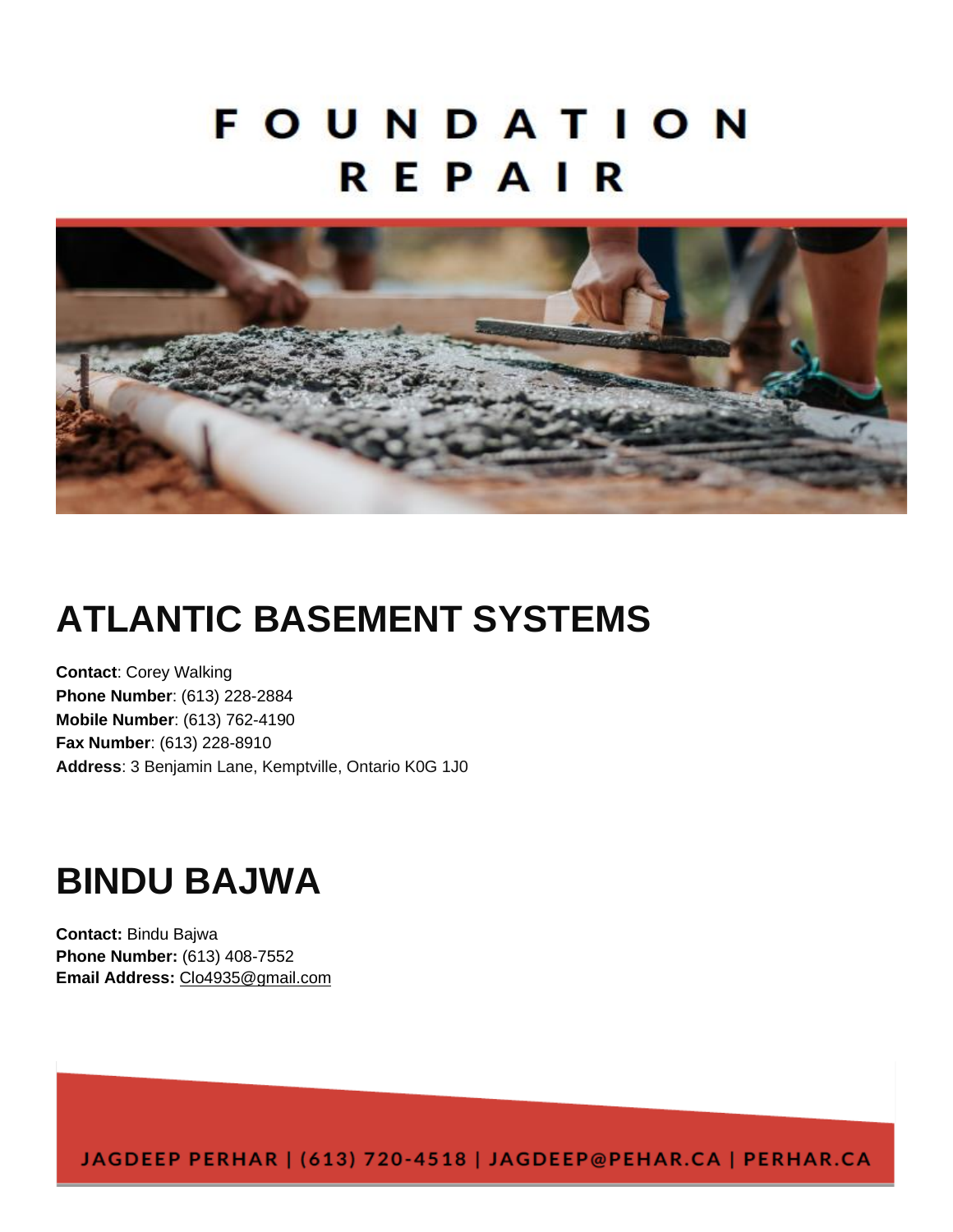#### HEATING & AIR CONDITIONING SERVICES

### **ZONE TECH HEATING AND AIR CONDITIONING**

**Contact**: Steve **Phone Number**: (613) 860-2000

## **FL HEATING AND AIR CONDITIONING**

**Contact**: Eric Valiquette **Phone Number**: (613) 620-1000 **Email**: [eric@valiquettemechanical.ca](mailto:eric@valiquettemechanical.ca)

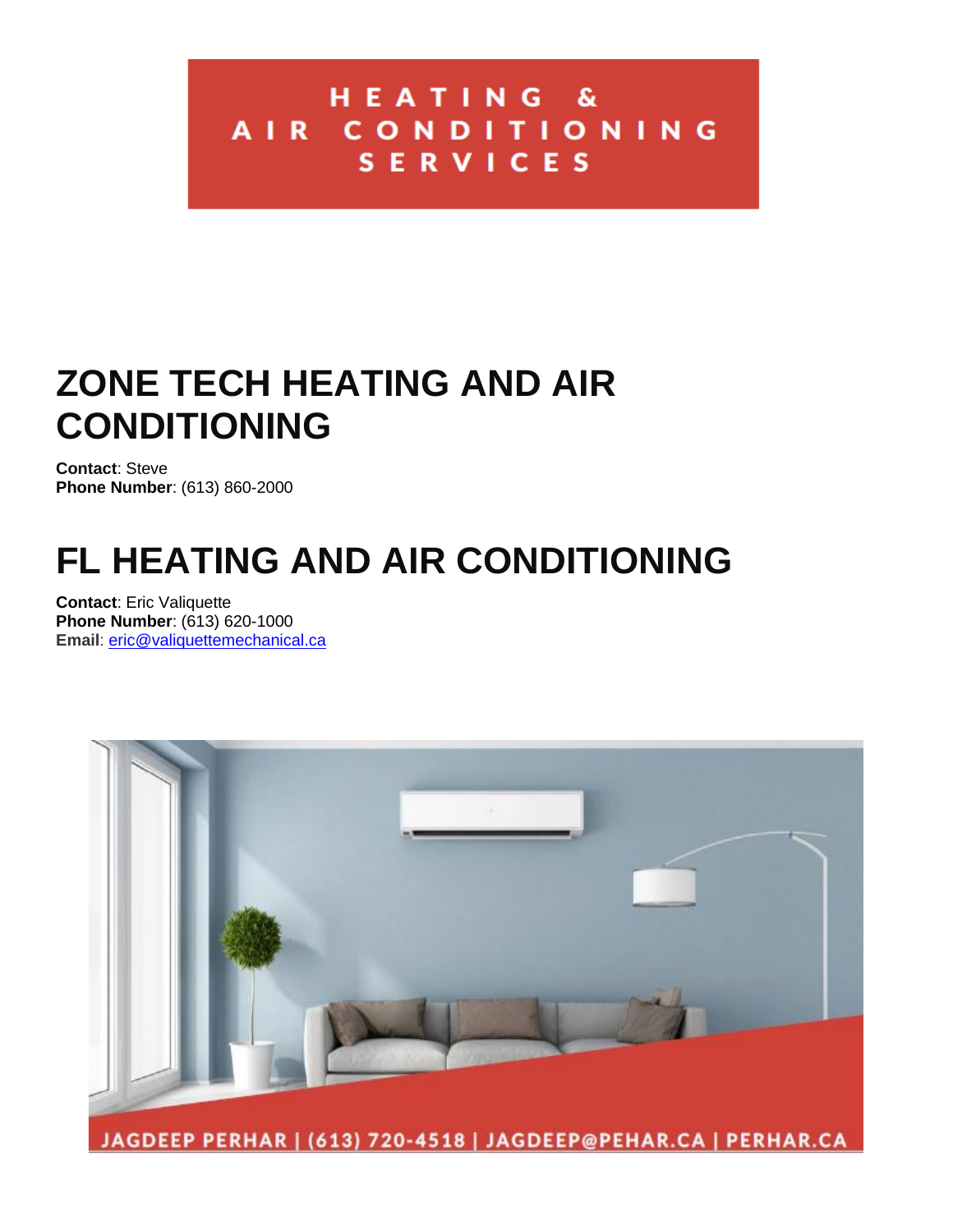

## INSURANCE COMPANIES

## **DIAMOND INSURANCE GROUP**

**Contact:** Gurvinder Basi

**Phone Number**: (613) 793 4156

**Email Address**: [gb](mailto:tpettrey@carr-ins.ca)asi@dig.insure

**Website**: diamondinsurancegroup.ca

**Address**: 1439 Woodroffe Avenue Nepean Ottawa, ON K2G1W1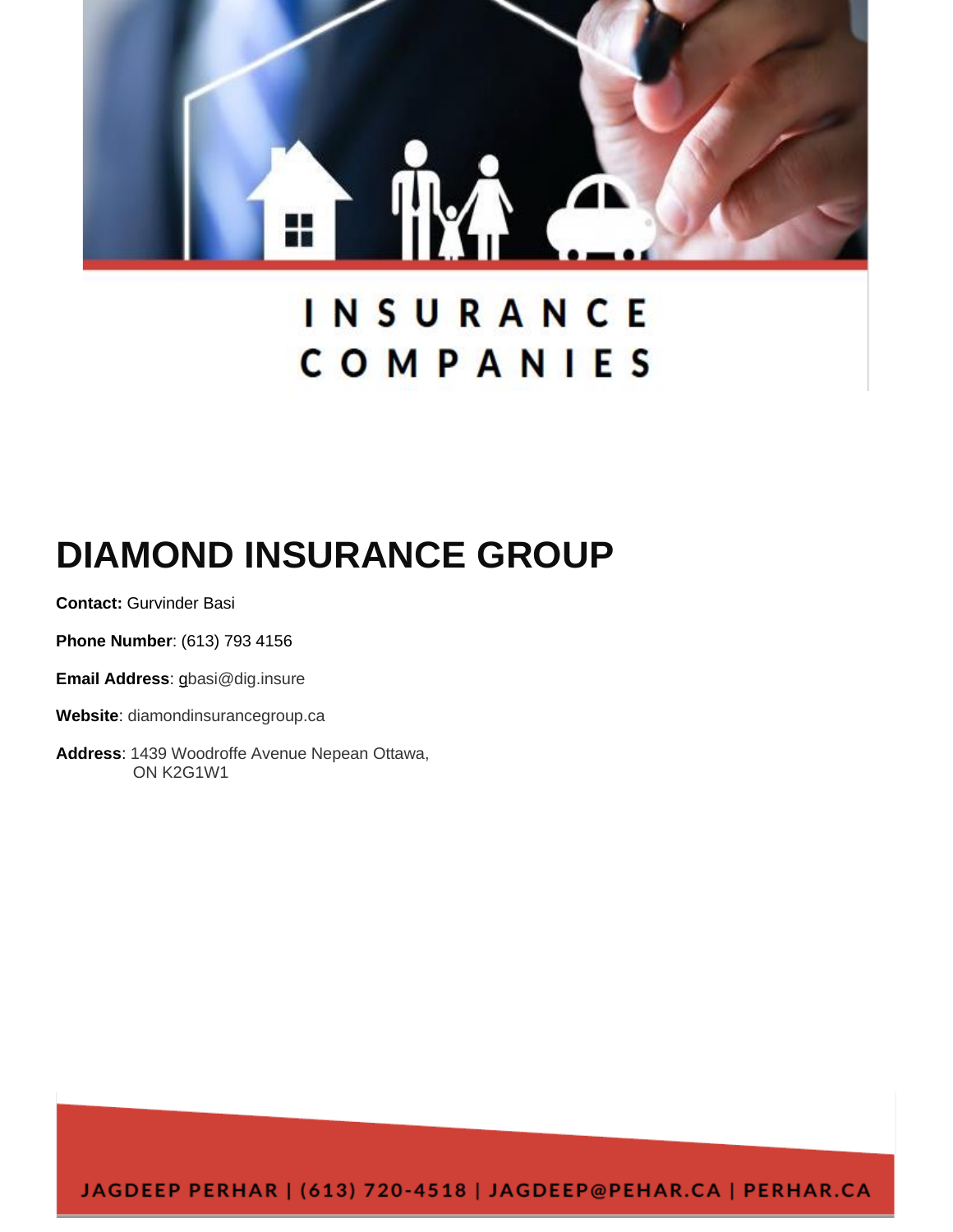# НОМЕ **INSPECTORS**

## **Closer Look - Home Inspection**

**Contact**: Marc & David Cameron **Phone Number**: (613) 294-6819

### **Home Inspection Service**

**Contact:** Alfred Lee **Phone Number**: (613) 829-4900 **Email Address**: [alee@home-inspection-service.ca](mailto:Alee@Home-Inspection-Service.ca)



## **Reliable Inspection**

**Contact**: Manjur Ahmed **Phone Number**: (613) 884-7359 **Email Address**: [manjurahmed@gmail.com](mailto:ManjurAhmed@gmail.com)

### **Home Inspection Service**

**Contact**: Alfred Lee **Phone Number**: (613) 829-4900 **Email Address**: [Alee@Home-Inspection-Service.ca](mailto:Alee@Home-Inspection-Service.ca)

## **Well and Water Inspector**

**Contact**: Moe Rayyes **Phone Number**: (613) 878-1975 **Business Phone Number**: (613) 425-0450 **Email Address:** [moe@waterinspection.ca](mailto:moe@waterinspection.ca)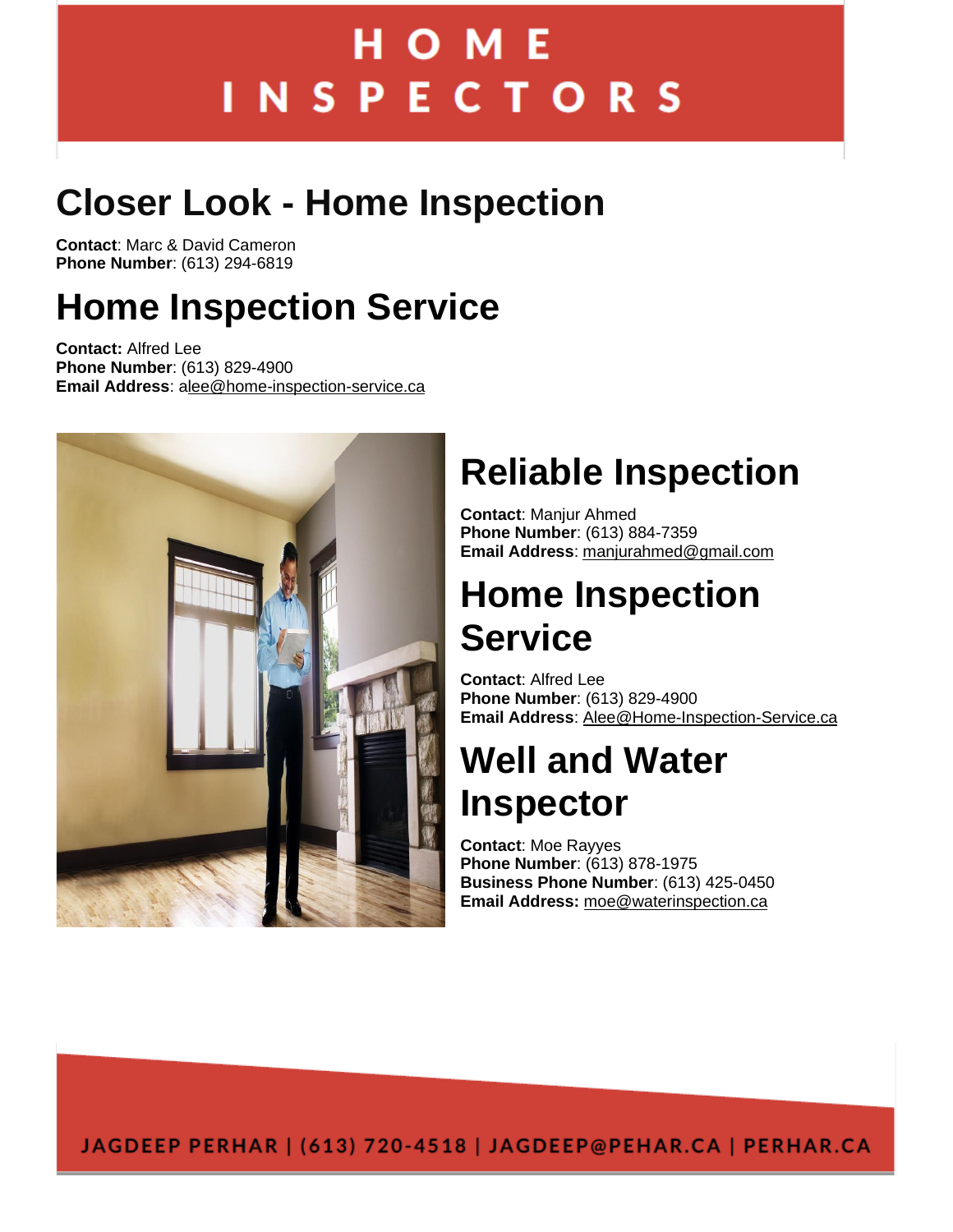

#### **NIRMAN LAW PROFESSIONAL COPPRATION**

**Contact**: Daljit S. Nirman, B.Sc. (Hons.) LL.B., DLL, LL.M. **Office Phone Number**: (613) 266-8989 **Fax Number**: (613) 226-2039 **Email Address**: [dalfit@nirmanslaw.com](mailto:dalfit@nirmanslaw.com) **Website**: [NirmansLaw.com](https://www.nirmanslaw.com/) **Address**: 331 Somerset St. West, Ottawa, Ontario K2P 0J8

#### **KELLY MANTHORP ARLITT HEAPHY**

**Contact:** Nancie-Ann Heaphy **Office Phone Number**: (613) 733-3000 Extension: 121 **Fax Number**: (613) 523-2924 **Email Address**: [nah@smlawyers.ca](mailto:nah@kmhlawyers.ca) **Website**: [KellyManthorp.com](http://kellymanthorp.com/) **Address:** 2323 Riverside Dr. Suite B0001, Ottawa, Ontario K1H 8L5

#### **ABS LAW**

**Contact**: Ajaywant Brar **Office Phone Number**: (613) 225-0007 **Fax Number:** (613) 225-0100 **Email Address**: [a.brar@asblaw.ca](mailto:a.brar@asblaw.ca) **Website**: [ABSLaw.ca](http://abslaw.ca/) **Address:** #3-1439 Woodroffe Ave., Ottawa, Ontario K2G 1W1